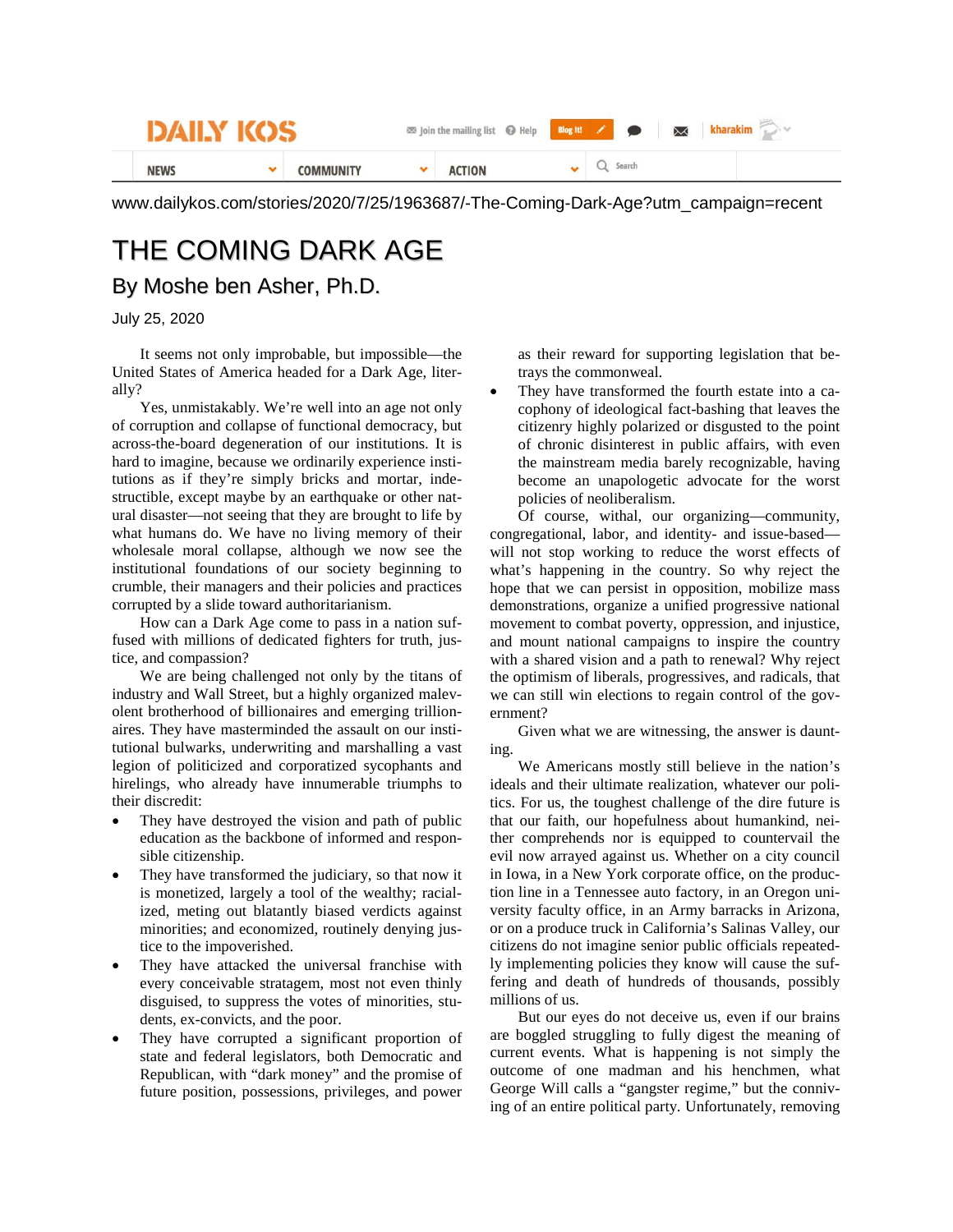Trump is only the end of the beginning of the darkness that's coming, not the beginning of its end. Trump will go away, but the reactionary Republican officeholders and the extraordinarily powerful billionaires for whom they shill, who own most of the country and its wealth, they are not going away; they will continue their corruption of our institutions with all their resources until they are politically and economically dethroned.

Our citizens do not imagine that the brotherhood of billionaires sees the present crisis as their once-in-alifetime opportunity to finally achieve their dream of more than a century to transform this bottom-up electoral democracy into a top-down oligarchic empire. The pandemic is a perfect opportunity for them, because it has the same effect as their reactionary voter suppression efforts, perverting elections to achieve greater control of the public powers of all three branches of government. They fully understand that the pandemic disproportionately kills liberal-voting minorities. They have neither compunctions nor conscience about openly promoting policies that cause thousands of deaths.

How far will they go to destroy the historic American experiment in democracy? Like so many other greedy and grasping moguls before them, they will not hesitate to bring on another Dark Age. They have no fear of suffering personally from the institutional and eventual societal collapse they have been precipitating. They have every reason to believe that as their power and wealth grow, so too will the quality of their health care, the luxury of their homes, automobiles, and yachts, the value of the education received by their children, the acumen and ethical indifference of their lawyers, and their favorable treatment by courts and legislatures. Whatever happens, they can choose to live in Switzerland, Paris, London, or on the Riviera. If we want to see how far they will go, we need only look to the darkness brought on by the fascist Syrian and North Korean regimes, including: physical devastation, denial of human rights, detention without trial, and mass murder of innocents.

But isn't it likely that after four years of Trumpism, the citizenry of the United States will wake up, reclaim control of the government from the billionaire brotherhood, and move us into a new era of progressivism?

Certainly, that's our hope. But I fear it's a case of "hope springs infernal," because it deludes us. The threat has become inexorable since the Congress, the judiciary, and the fourth estate have been corrupted, no longer recognizable as the *government of the people*, and the corruption is accelerating. The grotesque imbalance of power, institutionalized in law, is now a freewheeling driver of ever-widening political, economic, and social inequality in our personal and institutional life.

But even these circumstances are not the most discouraging we face.

We have overwhelming evidence that the hope of a mass movement rising up to countervail the corruption has been sabotaged by the far-reaching effects of corporate consolidations, which have given rise to Big Food, Big Pharma, Big Chem, Big Porn, and Big Tech. The most obvious outcome has been market domination across many sectors of the American economy by a handful of global corporations. Through masterful control of information-media, marketing, and manufacturing, they have become exceptionally profitable by promoting products that induce *addiction*—reinforcing usage by giving immediate pleasure, while simultaneously building tolerance so that greater amounts are required to achieve the same neurological effect—and which are *toxic* when overused.

These products, wildly popular for their pleasurable effects, include: sugar, which has been a major contributor to premature sickness and death, while simultaneously creating disabling personal and institutional debt by driving metabolic syndrome diseases (e.g., diabetes and heart disease) to epidemic levels; alcohol and drugs, which have been remorseless contributors to the failure of family life and public education, especially for minorities and the poor; pornography, which has become a nearly unlimited source of income for organized crime, and which poisons the lives of thousands of vulnerable young people annually and corrupts our evidence-based understanding of healthy sexuality; and electronic devices, which ironically provide a compelling method of social networking while they play a pernicious role in the loss of face-to-face socio-emotional bonding that now characterizes much of family and community life, which traditionally have been the most dependable seedbeds of personal and civic morality, responsible citizenship, and resistance to corruption.

Beyond all their other harm, the existential impact of these toxic addictions is that they entail corresponding vulnerability of the citizenry to reactionary political and economic manipulation. It is the modern version of Rome's appeasing the plebeians by giving them "bread and circuses." But now recreational chemicals and endless entertainment divert the attention of the people, not only from the decimation of their institutions, but from their personal disempowerment, sickness, and death.

Is there no hope? Is there no way this great nation can avoid the looming Dark Age?

If there is a ray of hope, sensibleness should tell us it is *not* that the coming time of intense suffering will be avoided, but instead that we have the wherewithal to limit its duration to decades rather than centuries. However, if we are to achieve that more optimistic outcome, we must not allow our enervation at the thought of where we are headed prompt us to merely continue what we have been doing all along, hoping and praying that the darkness somehow will not come, which is